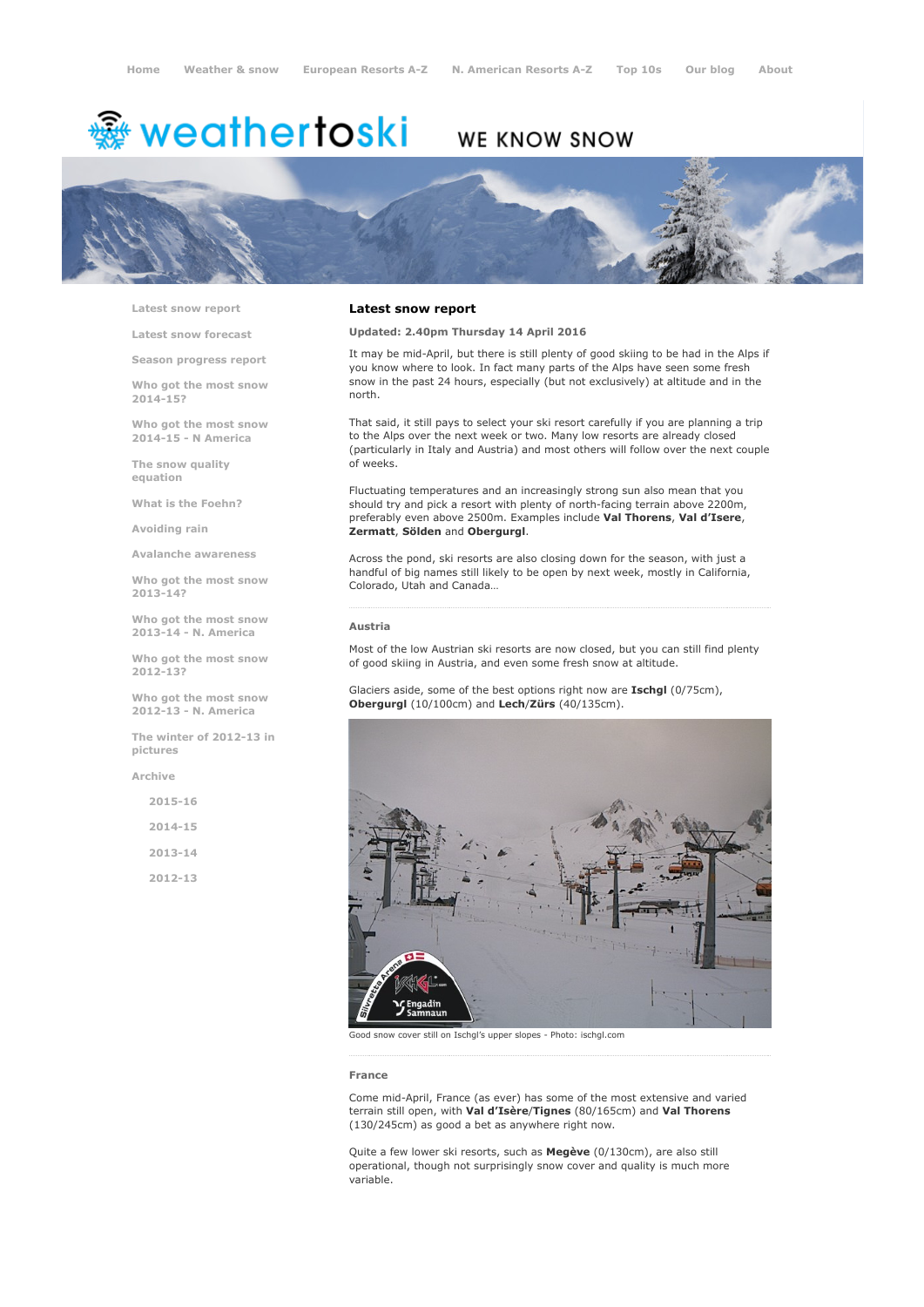

conditions in the Alps? [Contact](http://www.weathertoski.co.uk/about-1/contact-us/) us and we'll do our best to answer it...

E: [info@weathertoski.co.uk](mailto:fraser@weathertoski.co.uk)

T: +44 (0)20 3151 3154



Still plenty of good snow at altitude in Les Arcs - Photo: facebook.com/lesarcs

#### Italy

Most low Italian ski resorts are now closed for the season, but a handful of higher ones remain open and offer decent skiing.

## Cervinia (60/215cm) is perhaps the best bet in Italy right now, but, further east, Livigno (0/120cm) is another good option.



Excellent snow conditions up top in Cervinia - Photo: cervinia.it

### Switzerland

On the whole, Switzerland has a greater percentage of its resorts open than the other Alpine countries, even if snow conditions are now highly variable lower down.

At altitude, however, there is some excellent skiing still to be had - even some fresh snow today - with Zermatt (0/230cm) and Engelberg (0/375cm) two of the more attractive propositions right now.



Fresh snow this morning up top in Gstaad, though most of the area is now closed - Photo: gstaad.ch 

Rest of Europe

Most Pyrenean resorts, including those in Andorra, have now closed for the season - **Cauterets** in France (0/310cm) being one notable exception.